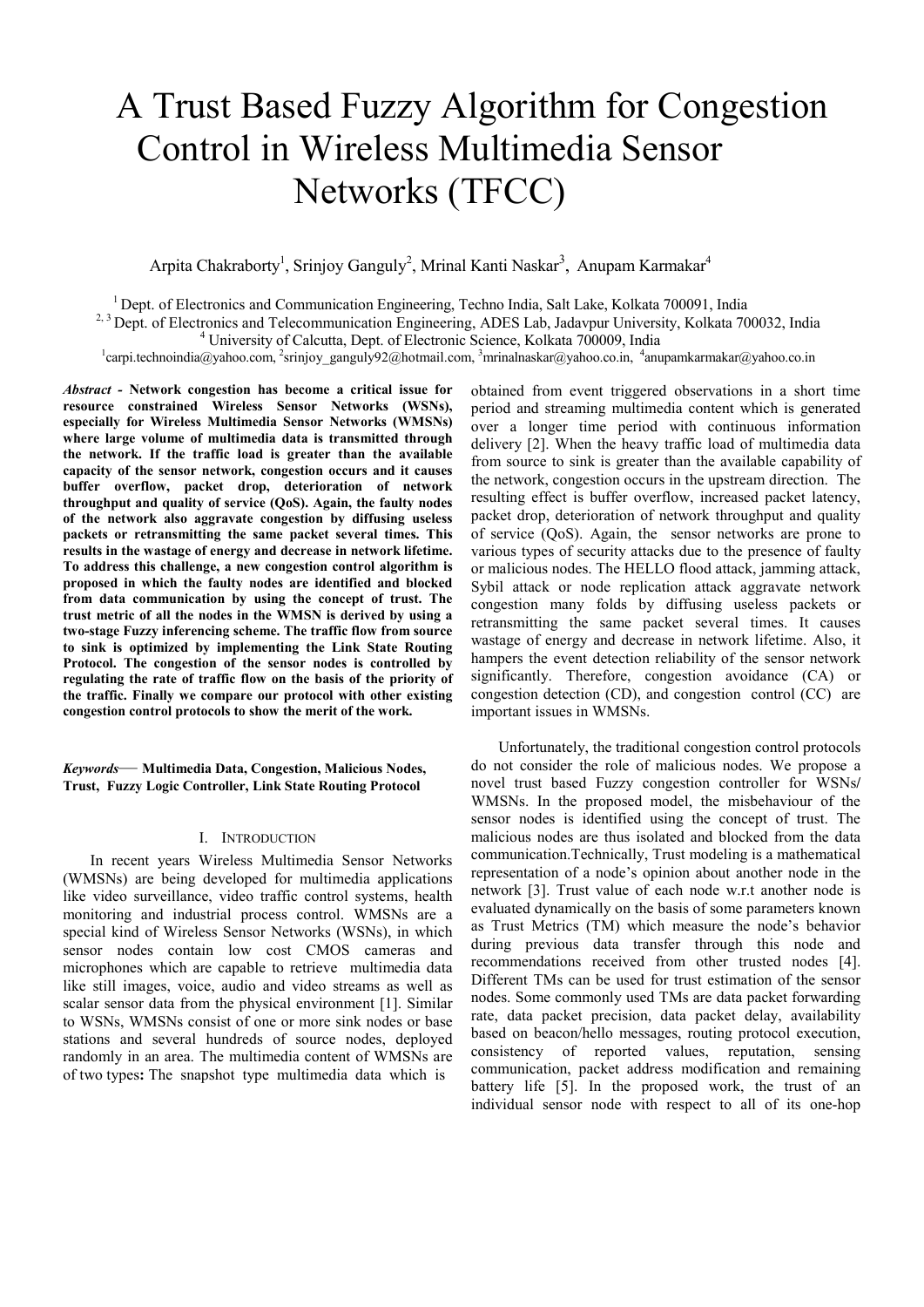neighbours is computed from TMs using a fuzzy inferencing scheme. If the trust value of a node of a particular one hop neighboring node exceeds a predefined Trust Threshold  $(T<sub>TH</sub>)$ , then the node is referred to benevolent node or trusted node with respect to that particular node [5]. The link between these two nodes are called trusted link. Data packet transmissions are possible only through the trusted link. The same node may not be act as trusted node with respect to the other one hop neighboring node. In this case, trust value of the node on that particular neighboring node is below  $T<sub>TH</sub>$  and the link between these two nodes are untrusted link. Data packets could not be transmitted through the untrusted link. The nodes without any trusted link are referred to as malicious or faulty nodes. All the malicious nodes are blocked from the network so that they could not take part in data packet routing.

 In next step, the congestion level of each trusted node is computed from the buffer queue length of the node. The congestion-trust metric is formed using the proposed inference engine. The available routes from source to sink are obtained by applying the Link State Routing Protocol (LSRP). A Fuzzy control mechanism is proposed to prevent congestion of the sensor nodes by regulating the rate of traffic flow on the basis of the priority of the traffic source.

 The Fuzzy Logic Controller (FLC) used in the present work basically consists of four components : Fuzzifier, Fuzzy IF-THEN rules, Fuzzy Inference mechanism and Defuzzifier. The Fuzzifier converts crisp input data to suitable input Fuzzy sets. Fuzzy Inference mechanism derives Fuzzy output by combining Fuzzy rules into a mapping routine from input to output of the system. Finally Defuzzifier converts the output fuzzy set to a crisp value. The general FLC block diagram is shown in Fig. 1



Fig. 1 Generalized Fuzzy Logic

 The rest of the paper is organized as follows**:** In section II, some existing congestion control protocols, related to the proposed work are discussed. In section III, we present our proposed work, Trust Based Fuzzy Algorithm for Congestion Control in WMSNs (TFCC). The simulation results and comparison with other existing protocols is given in section IV and finally section V concludes the paper.

## II. RELATED WORKS

Trust based congestion control in WSNs and WMSNs is a new research topic and has not been discussed in great depth. Most of the existing algorithms related to congestion of WSNs are based on the traditional approach of congestion detection and control. In CODA [6], Wan et al. propose a congestion detection and avoidance technique for WSNs, using an open loop hop by hop back pressure and closed loop multisource regulation. Congestion is detected by periodical sampling the channel load and current buffer occupancy. Hull et al. integrated three complimentary congestion control strategies in [7], where different layers of the traditional protocol stack: hop by hop flow control, rate limiting and a prioritized MAC protocol are taken care of. In ESRT [8], both congestion detection and reliability level are estimated at the sink. The major limitations of [8] are to support only the single hop operation and pushing all complexity to the sink. In PSFQ [9], slow down distribution and quick error recovery method are considered to avoid congestion. The drawback of PSFQ includes several timers setting, highly specialized parameter tuning and complicated internal operations. In PCCP [10], hop by hop congestion control is imposed on the basis of congestion degree as well as node priority index which is introduced to reflect the importance of each node. QCCP-PS [2] uses a queue based congestion indicator and can adjust the source traffic rate based on current congestion in the upstream nodes and the priority of each traffic source. QCCP-PS shows some improvement over PCCP. However, both PCCP and QCCP-PS do not consider existence of faulty nodes in the network. In FCC protocol [11], Zarei et al. propose a Fuzzy based trust estimation for congestion control in WSNs. The trust concept is used for detection of malfunctioning nodes using fuzzy logic. The resulting effects are: a decrease in the packet drop ratio and accordingly an increase in the packet delivery rate. FCCTF protocol[12] is basically a modification of FCC, in which Threshold Trust Value is used for decision making.. Threshold could change dynamically with increasing or decreasing traffic of the related region. Although faulty nodes are isolated in FCC and FCCTF, still there is further scope of improvement in terms of congestion detection and congestion regulation considering traffic priority.

#### III. PROPOSED WORK

 The growing popularity of multimedia applications in WSNs has led to its increased utilization and hence congestion in the network. Furthermore, inexpensive sensor nodes are prone to failure and various security attacks, when deployed randomly in remote and harsh area. The faulty nodes may drop the received packets or re-forward it several times. Thus diffusion of useless packets by the faulty nodes may increase network

## *A. Step One*

 In this step, the misbehavior of the sensor nodes is detected using the concept of trust. The trust value of each individual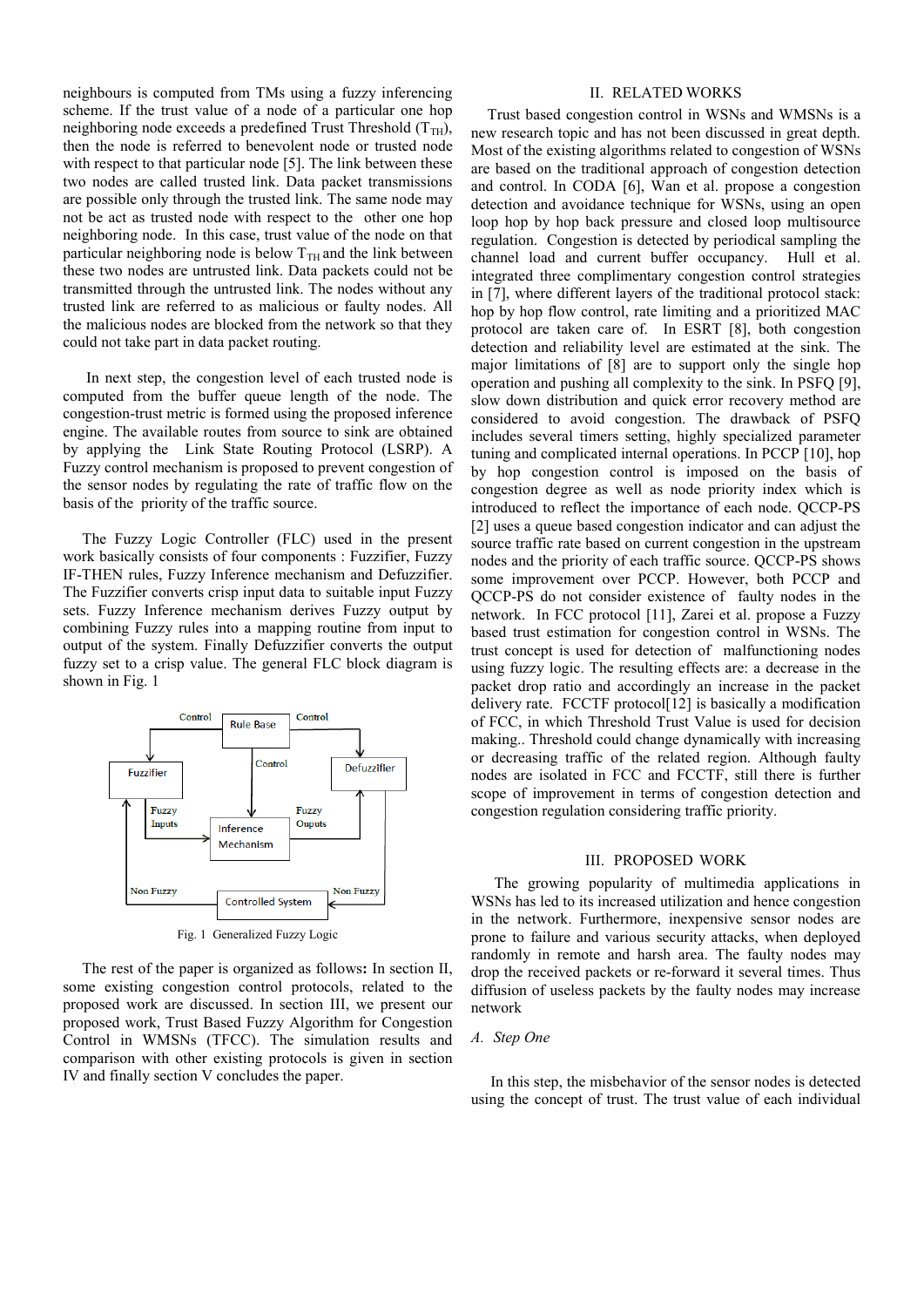sensor node is estimated by using a Fuzzy algorithm. The Trust Threshold  $(T<sub>TH</sub>)$  value is assigned, which is application dependent. As  $T<sub>TH</sub>$  value is increased, the network security is also increased. The malicious nodes are isolated and blocked for further data packet transmission and finally we apply Link State Routing Protocol for getting the available routes. The pictorial depiction of step one of our algorithm is shown in Fig.2



Fig. 2 Flow diagram of TFCC (step one)

#### *1) Computation of Trust Value :*

 Any number of Trust Metrics (TM) can be taken for the computation of trust in the sensor nodes. In this model, three important TMs, namely Packet Transmission Ratio  $(\alpha_T)$ , Packet Latency Ratio ( $\tau_d$ ) and Remaining Energy Ratio ( $\beta_F$ ) have been taken as the crisp input variable at Fuzzifier 1. The Fuzzified Trust value of the sensor nodes are obtained at the output using Rule Base 1 (consisting of 64 rules).

The Packet Transmission Ratio is defined as the ratio of the number of acknowledgements received  $(\alpha_r)$  from the suspected node to the total number of packets  $(\alpha_{tx})$  sent to the suspected node. Mathematically,  $\alpha_T = \alpha_r / \alpha_{tx}$  where  $\alpha_r \leq \alpha_{tx}$ and  $0 \leq \alpha_T \leq 1$ . The case  $\alpha_r > \alpha_{tx}$  implies the misbehavior of the node in which the suspected node transmits useless packets or retransmits the same packets several times.The Packet Latency Ratio is the latency of the suspected node  $(\tau_s)$  to the mean latency of the nodes other than the suspected node  $(\tau_{av})$ . Mathematically,  $\tau_d = \tau_s / \tau_{av}$ . The case,  $\tau_s > \tau_{av}$  implies that the latency of the suspected node is more that the average value and it is considered as the misbehavior of the node. Again, if the input packets are sent very fast without data aggregation, the latency in the suspected node would be very low, which implies  $\tau_s \ll \tau_{av}$  and it is also considered as the misbehavior of the node.

The Remaining Energy Ratio  $(\beta_F)$  is defined as the ratio of the present battery voltage ( $\beta_p$ ) to the full battery voltage ( $\beta_F$ ) of the sensor node. Mathematically,  $\beta_E = \beta_P / \beta_F$  and  $0 < \beta_E < 1$ The Table I shows the crisp input ranges of the Fuzzy variable at the Fuzzifier 1.

 TABLE I Crisp Input Range And Fuzzy Variable At Fuzzifier 1

| Trust metric                                           | Crisp<br>input<br>range | Fuzzy variable range |
|--------------------------------------------------------|-------------------------|----------------------|
| Packet<br>Transmission<br>Ratio, $\alpha$ <sup>T</sup> | $0 - 0.45$              | VL (Very Low)        |
|                                                        | $0.4 - 0.6$             | $L$ (Low)            |
|                                                        | $0.55 - 0.75$           | M (Medium)           |
|                                                        | $0.7 - 1$               | H(High)              |
| Packet                                                 | $0 - 0.45$              | VLD (<br>Very<br>Low |
| Latency                                                |                         | Delay)               |
| Ratio, $\tau_d$                                        | $0.4 - 0.6$             | LD (Low Delay)       |
|                                                        | $0.55 - 1$              | AD (Average Delay)   |
|                                                        | Greater than 1          | HD (High Delay)      |
| Remaining                                              | $0 - 0.45$              | VLE (<br>Very<br>Low |
| Energy                                                 |                         | Energy)              |
| Ratio, $\beta_{E}$                                     |                         |                      |
|                                                        | $0.4 - 0.6$             | LE (Low Energy)      |
|                                                        | $0.55 - 0.75$           | ME(Medium Energy)    |
|                                                        | $0.7 - 1$               | HE (High Energy)     |

 The Table II as shown below, describes the Rule Base 1 (comprising of 64 rules), which is implemented in Fuzzifier 1.

 TABLE II Rule Base 1

| $\alpha$ <sup>T</sup> | $\tau_d$      | $\beta_{\rm E}$ | <b>Fuzzy Trust</b> |
|-----------------------|---------------|-----------------|--------------------|
|                       |               |                 | Value              |
| VI/IM/                | VLD/LD/AD/HD  | VLE/            | VLT                |
| H                     |               | LE              |                    |
| VL/L                  | VLD/HD        | <b>ME</b>       | VLT                |
| VL/L                  | VLD/HD        | <b>HE</b>       | VLT                |
|                       |               |                 |                    |
| $V1/I$ .              | AD/LD         | <b>ME</b>       | <b>MT</b>          |
| VL/L                  | AD/LD         | <b>HE</b>       | MT                 |
| M/H                   | AD/LD         | <b>ME</b>       | HT                 |
| M/H                   | AD/LD         | <b>HE</b>       | <b>HT</b>          |
| M/H                   | <b>VLD/HD</b> | <b>ME</b>       | LT                 |
| M/H                   | VLD/HD        | HF.             | LT                 |

 The Fuzzy trust value of the nodes are categorically divided into four classes such as Very Low Trust (VLT), Low Trust (LT), Medium Trust (MT) and High Trust (HT) respectively. The crisp trust value of each node is obtained from Defuzzifier 1, controlled by rule base 2 as shown in Table III below.

 TABLE III Rule Base 2

| Fuzzy variable range<br>for Trust | Crisp Trust Value, $T_{ii}$ |
|-----------------------------------|-----------------------------|
| VI T                              | $0 - 0.45$                  |
| ΙТ                                | $0.4 - 0.6$                 |
| MТ                                | $0.55 - 0.75$               |
|                                   | $07 - 1$                    |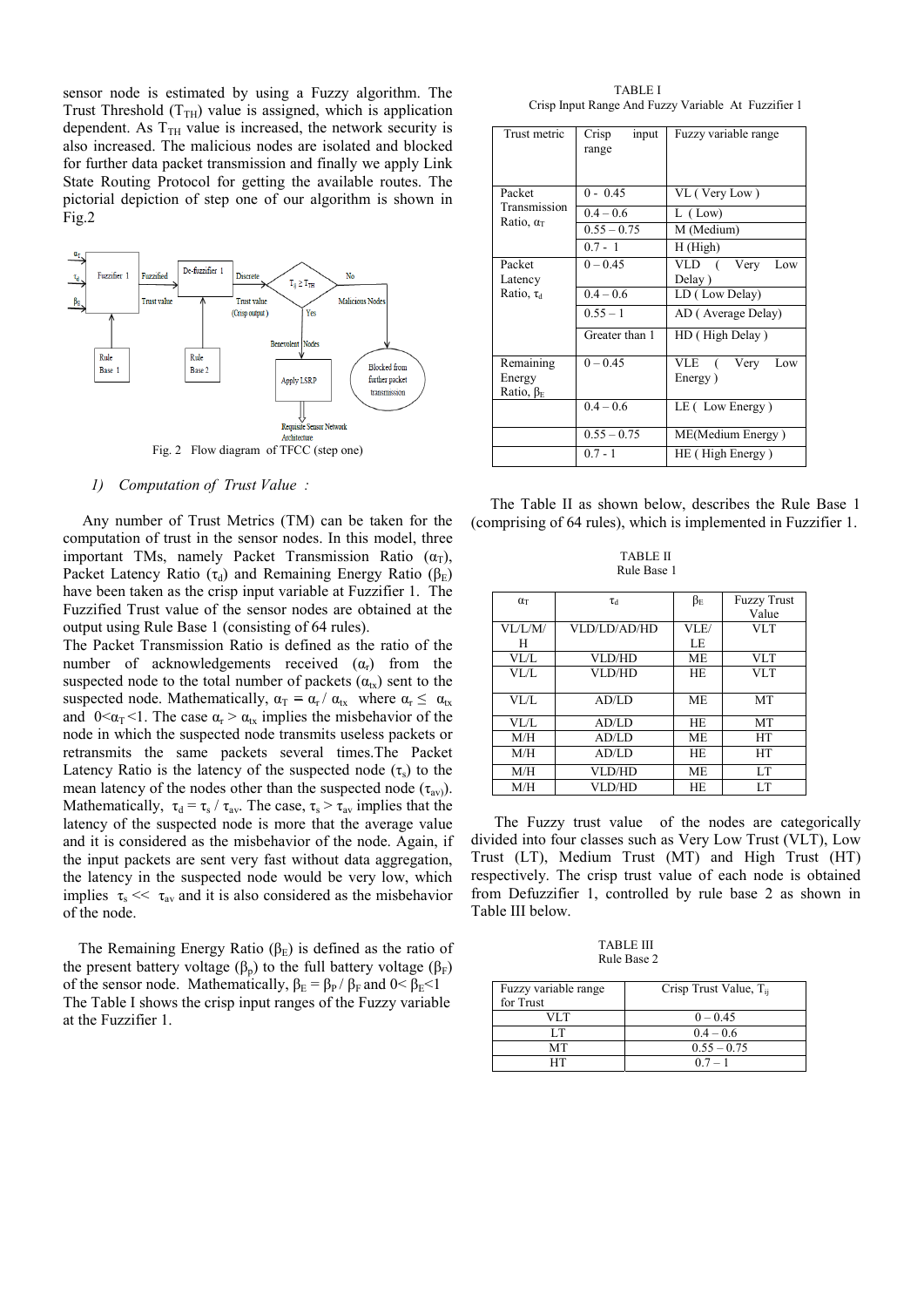## *2) Segregation of Malicious Nodes :*

Let us consider  $T_{ij}$ ,  $T_{ik}$ , and  $T_{ip}$  be the trust value of node i with respect to node j, node k and node p respectively. All the nodes denoted by j, k and p are the one hop neighbors of i<sup>th</sup> node. If  $T_{ij} \geq T_{TH}$ , the i<sup>th</sup> node is called the benevolent or trusted node with respect to node j and the link between node i and j is known as the trusted link. Again, if  $T_{ik} < T_{TH}$ , the node i would not be considered as the benevolent node with respect to node k, although it behaves as benevolent with respect to node j. The link between node i and k is considered as the untrusted link. Similarly, if  $T_{ip} \geq T_{TH}$ , the link between node i and node p is trusted link. For  $T_{ip} < T_{TH}$ , it is untrusted link. Data packet routing is possible only through the trusted link. If a node does not have any trusted link with its one hop neighbor, it is called the malicious node. Hence, the malicious nodes are identified from the misbehavior of the nodes and the value of  $T<sub>TH</sub>$ . In our model,  $T<sub>TH</sub> = 0.5$  (this value is application specific[4] and may vary as per the requirement). The malicious nodes of the sensor network are blocked and would not be able to take part in data packet transmission and data routing.

## *3) Link State Routing Protocol ( LSRP) :*

 In the proposed model, LSRP is applied on the trusted links of the benevolent nodes to get the available routes in the upstream direction from source to sink. The route search algorithm used in the proposed model is described in our previous work FTRSP [13].

#### *B. Step Two*

 Here, the congestion of each trusted node is estimated by a Fuzzy algorithm considering the current buffer queue size of the corresponding sensor node. The parameter Complementary Congestion Index (CCI) is calculated to represent the congestion status of the nodes. Two fixed threshold  $C<sub>TH</sub>(Min)$  and  $C<sub>TH</sub>(Max)$  (values defined in the range of the queue length). If the queue length of a node is less than  $C<sub>TH</sub>(Min)$ , congestion is low; when it is in-between  $C<sub>TH</sub>(Min)$  and  $C<sub>TH</sub>(Max)$ , the congestion is medium and related linearly to the queue length; The congestion is high when queue length is more than  $C<sub>TH</sub>$  (Max) [2]. Next, a congestion-trust metric is generated and finally, a Fuzzy trustbased congestion control scheme is proposed in which the rate of incoming traffic flow of the sensor node is adjusted dynamically on the basis of the priority of the traffic. The Fig. 3 shows the flow diagram of step two of the proposed model.

#### *1) Computation of Complementary Congestion Index :*

 The congestion status of a trusted node is obtained from Complementary Congestion Index (CCI) which is a function of buffer queue length. It is assumed that each sensor node has more than one buffer and separate queue to store input packets from each child nodes and from its own local source. So, if i<sup>th</sup>

node has  $N_i$  child nodes, then the total number of queues in  $i<sup>th</sup>$ node is given by  $N_i + 1$  [2]. For  $k<sup>th</sup>$  queue of i<sup>th</sup> node, the queue size is denoted by  $Q_s(k)$  and we define a parameter  $I_K'$  (i) = f  $(Q_s(k))$  where  $I_K'$  (i) is the CCI of i<sup>th</sup> node for  $k^{th}$  queue.



Fig. 3 Flow diagram of TFCC (step two)

The total CCI for  $i<sup>th</sup>$  node is given by:

$$
I'(i)\!=\!\!\left(\prod_{k=1}^{N_i+1}I_k^{\ \ \, \prime}(i)\right)\!\!\frac{1}{(N_i+1)}\!
$$

Mathematically,

$$
I_k'(i) = 1 - I_k(i) \quad where
$$
  
\n
$$
I_k(i) = \epsilon \quad \text{for } Q_s(k) \leq C_{TH}(Min)
$$
  
\n
$$
I_K(i) = 1 \quad \text{for } Q_s(k) > C_{TH}(Max) \quad \text{and}
$$
  
\n
$$
I_k(i) = (1 - \epsilon) \left( \frac{Q_s(k) - C_{TH}(min)}{C_{TH}(max) - C_{TH}(min)} \right) + \epsilon
$$

*for*  $C_{TH}$  (*Min*)  $\leq Q_s(k) \leq C_{TH}$  (*M<sub>AX</sub>*) &  $\in$  is a small quantity less than one.

 $I'(i)$  for  $i<sup>th</sup>$  node is taken as the crisp input variable of the Fuzzifier 2. The Fuzzified CCI value of the trusted sensor nodes are obtained at the output of Fuzzifier 2 using rule base 3 as shown in Table IV.

| TABLE IV    |  |
|-------------|--|
| Rule Base 3 |  |

| Crisp Input range of $I'(i)$ | Fuzzy variable range of I'(i) at |
|------------------------------|----------------------------------|
|                              | the output of Fuzzifier 1        |
| $0 - 0.3$                    | VLC (Very Low Congestion)        |
| $0.25 - 0.55$                | LC (Low Congestion)              |
| $0.5 - 0.75$                 | MC (Medium Congestion)           |
| $07 - 1$                     | HC (High Congestion)             |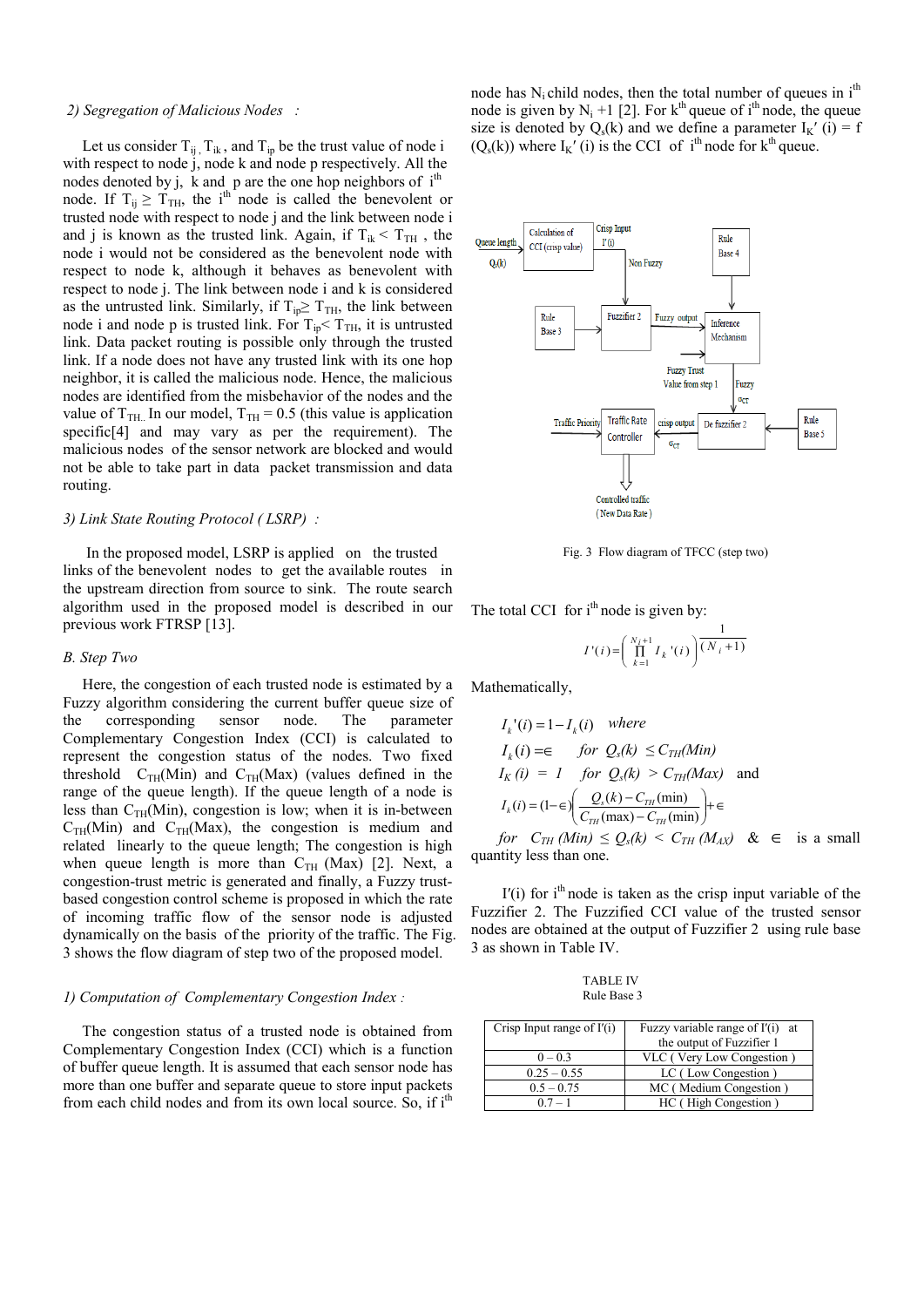## *2) Computation of CCI – Trust Metric,*  $\sigma_{CT}$ :

The fuzzy Trust value and  $I'(i)$  of the sensor nodes are mapped to the CCI-Trust metric, Fuzzy  $\sigma_{CT}$  at the inference mechanism by rule base 4 as shown in Table V.

TABLE V Rule Base 4

| Fuzzy $I'(i)$ | <b>Fuzzy Trust</b> | $Fuzzy \sigma_{CT}$ |
|---------------|--------------------|---------------------|
| VLC           | MT/HT              | VL (Very Low)       |
| LC            | MT /HT             | $L$ (Low)           |
| МC            | MT                 | M (Medium)          |
| HС            | МT                 | H(High)             |
| МC            | HТ                 | M (Medium)          |
| HC            | HT                 | H (High)            |

 The Fuzzy Trust value of VLT and LT implies the misbehavior of the malicious nodes and hence is not considered in rule base 4. The crisp value of  $\sigma_{CT}$  is obtained at the output of Defuzzifier 2 which is controlled by the rule base 5, as depicted in Table IV below.

TABLE IV Rule Base 5

| Fuzzy variable $\sigma_{CT}$ | Crisp output range of $\sigma_{CT}$ |
|------------------------------|-------------------------------------|
|                              | $0 - 0.2$                           |
|                              | $0.15 - 0.5$                        |
|                              | $0.45 - 0.8$                        |
|                              | $0.75 - 1.0$                        |

The parameter  $\sigma_{CT}$  of each benevolent node, thus obtained from Defuzzifier 2, reflects the condition of the node in terms of its trust value and congestion status. The high value of  $\sigma_{CT}$ implies highly congested node.

### *3) Congestion Control and Rate Adjustment :*

 The congestion control refers to the mechanism and techniques for controlling congestion in order to keep the offered load below the capacity of the network. The existing trust based routing protocols mostly select nodes with high trust value. Hence, in most of the cases, trusted nodes are highly congested. In our protocol, the congestion of the trusted nodes are controlled at the Traffic Rate Controller (TRC) which adjust the rate of the traffic flow on the basis of  $\sigma_{CT}$  value and the priority of the corresponding traffic. The local traffic source transmit packet with highest priority. The priority of the other traffic from child nodes are assigned as per the trust value of the node with respect to its parent node.

 For example, let us consider k1, k2 and k3 are the child nodes of the parent i<sup>th</sup> node as shown in Fig. 4. All the child nodes would like to transmit data packets towards its parent node. Let the trust value of k1, k2 and k3 nodes with respect to i<sup>th</sup> node be T<sub>k1i</sub>, T<sub>k2i</sub> and T<sub>k3i</sub> respectively. In TFCC, the local traffic generated from  $i<sup>th</sup>$  node is transmitted with highest

priority. The priority of the remaining traffic from k1, k2 and k3 nodes are assigned on the basis of the trust value of the nodes. Hence, if  $T_{k1i} > T_{k2i} > T_{k3i}$ , then, the priority of the traffic generated from  $K_1$  node is higher than that from  $K_2$ node. Similarly, the priority of the traffic from  $K_2$  node is higher than that from  $K_3$  node and so on.



Fig. 4 Data packet transmission from child to parent node

 The rate of data packet transmission is adjusted at TRC on the basis of the traffic priority and  $\sigma_{CT}$  as shown in Fig 3. The high priority traffic is transmitted at higher rate than the low priority traffic until the condition  $C_{TH}(Min) \leq Q_s(k) \leq C_{TH}(M_{AX})$  is satisfied at the node. When  $Q_s(k) > C_{TH} (M_{AX})$ , the rate of the data packet transmission is reduced accordingly to maintain the optimum condition. Thus controlled traffic flow is obtained at the output of TRC. So, in TFCC model the congestion condition of the trusted nodes are adjusted which in turn improves the network congestion as well as the throughput of the network.

#### IV.SIMULATION RESULTS

 In this section, we investigate the merits of our protocol through some simulation experiments. We have considered an arbitrary network comprising of 100 nodes deployed randomly into a field of dimension 50 m \* 50 m. The set up under consideration has approximately 50% benevolent nodes while the rest are deemed malicious. The malicious nodes are blocked against data packet routing. All the links considered are duplex links. The different paths connecting each individual benevolent node deployed into the field and the source to sink are obtained via Link State Routing Protocol (LSRP).

 We have compared our algorithm with the existing protocol QCCP-PS [2], plotted in blue, and FCCTF [12], plotted in black, while our graph is plotted in red, as shown in Fig. 5. The normalized throughput is taken as a metric for comparing the protocols. Time is plotted along x-axis while normalized throughput is plotted along the y-axis. The throughput of the sensor network is defined as the number of the packets passing through the network in unit time. From the simulation experiment it is observed that the proposed TFCC algorithm gives better result compared to the other two existing protocols.